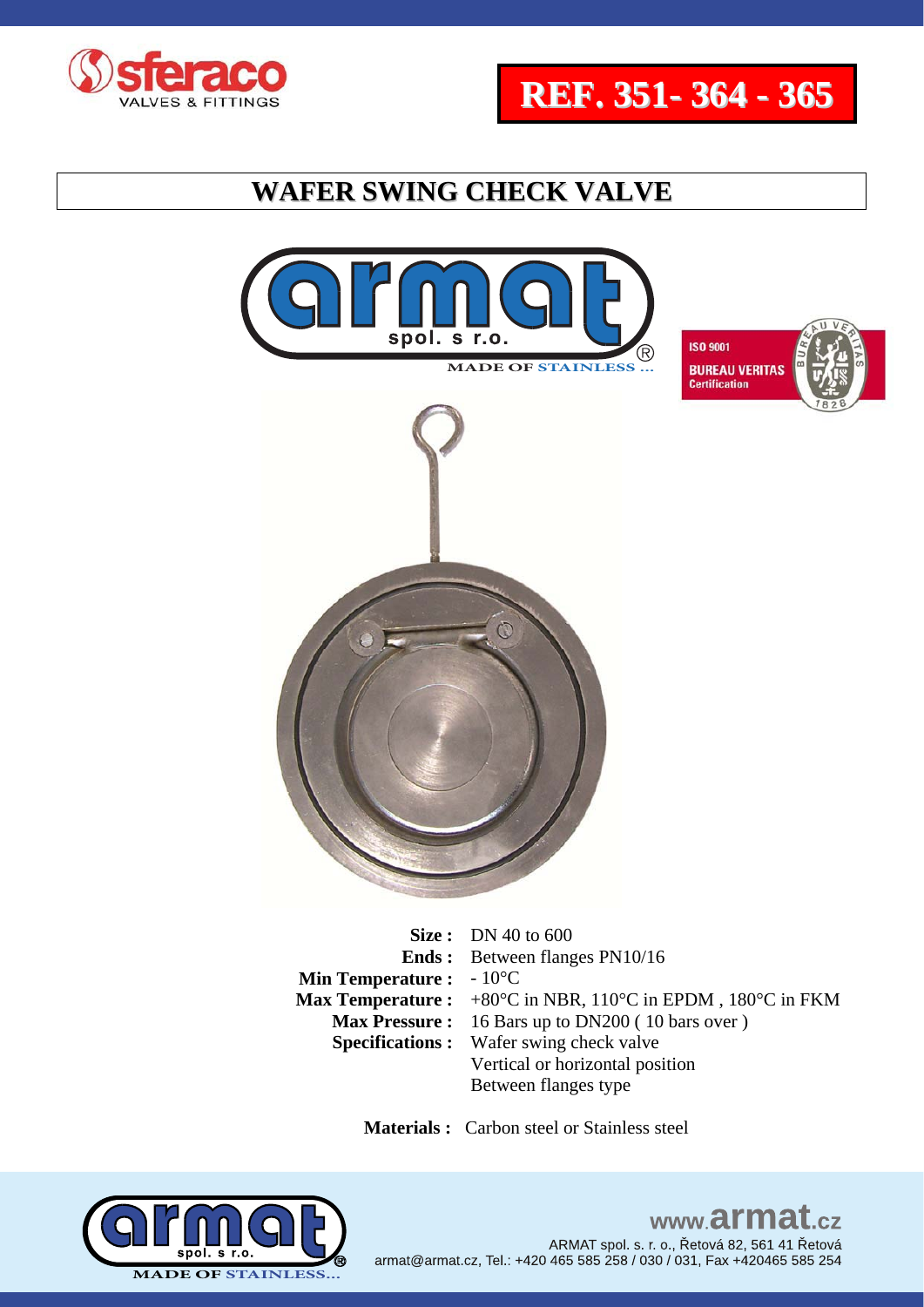



#### *SPECIFICATIONS :*

Wafer swing check valve Vertical position with ascendant fluid or horizontal position ( respect the flow direction indicated by the arrow ) Between flanges PN10/16 With hoisting eye Short length Economical solution Monobloc disc and stem for a better mechanical strength Integrated body gasket

#### *USE :*

Heating, water distribution and watering Min and max Temperature Ts : - 10°C to + 80°C for carbon steel NBR type **Ref.351** Min and max Temperature Ts : - 10°C to + 110°C for carbon steel EPDM type **Ref.364** Min and max Temperature Ts : - 10°C to + 180°C for stainless steel FKM type **Ref.365** Max Pressure Ps : 16 bars up to DN 200 included and 10 bars over **Do not use with pulsatory speed Max Speed : 3 M. / Sec.**

#### *HEAD LOSS GRAPH :*



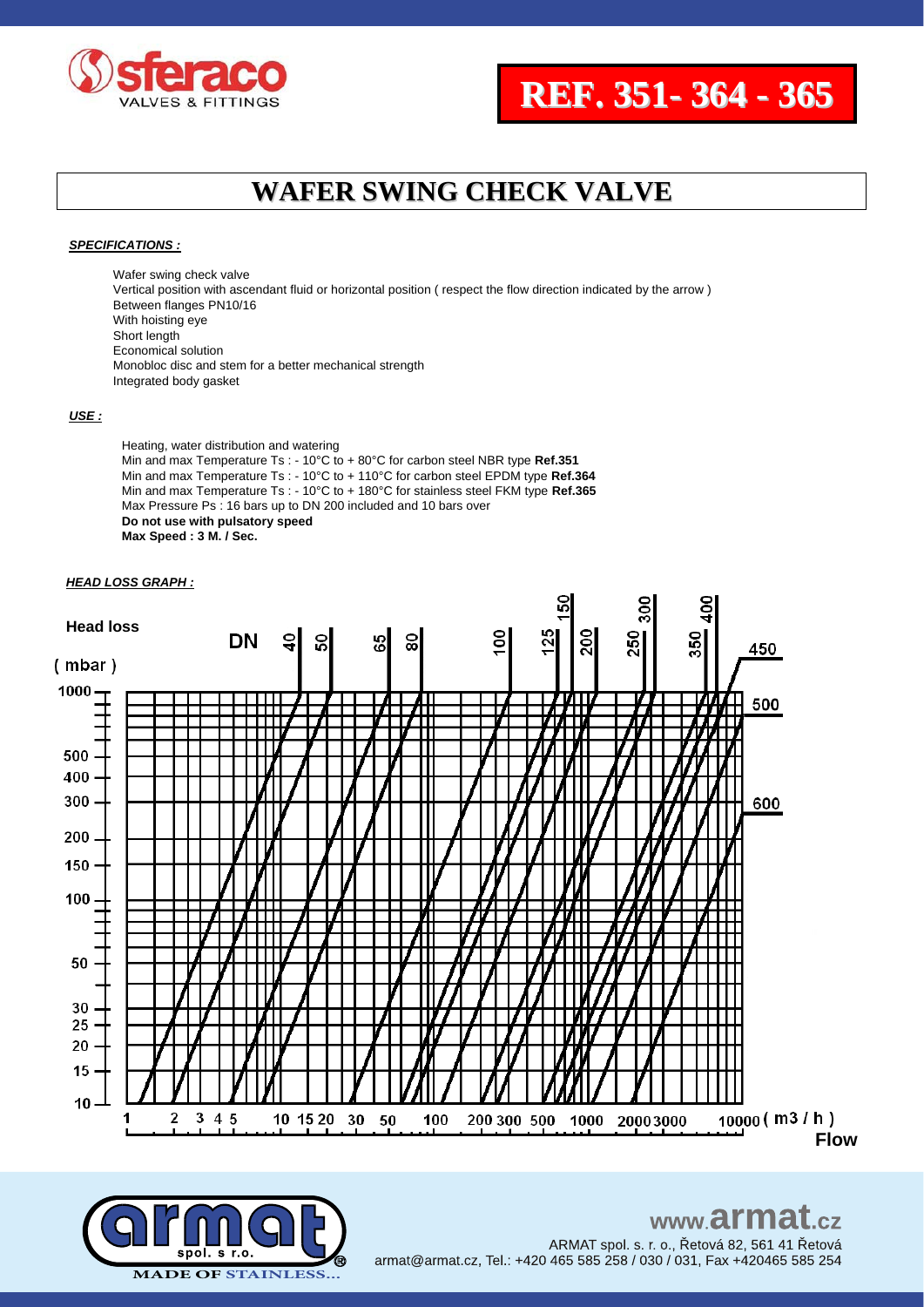

#### *RANGE :*

Galvanized carbon steel body with NBR gasket between flanges PN16 **Ref. 351** DN40 to DN 300 Galvanized carbon steel body with EPDM gasket between flanges PN16 **Ref. 364** DN40 to DN 600 Stainless steel body with FKM gasket between flanges PN16 **Ref. 365** DN40 to DN 600 Stainless steel body with FKM gasket between flanges PN10 **Ref. 365401 and 365451** DN400 to DN 450

#### *MATERIALS :*



| <b>Item</b> | <b>Designation</b> | <b>Materials 351</b>                   | <b>Materials 364</b>                   | <b>Materials 365</b> |  |  |  |
|-------------|--------------------|----------------------------------------|----------------------------------------|----------------------|--|--|--|
|             | Body               | Carbon steel with chromium plated Q235 | Carbon steel with chromium plated Q235 | ASTM A351 CF8M       |  |  |  |
|             | <b>Disc</b>        | Carbon steel with chromium plated Q235 | Carbon steel with chromium plated Q235 | ASTM A351 CF8M       |  |  |  |
| 3           | Seat               | EPDM<br><b>NBR</b>                     |                                        | <b>FKM</b>           |  |  |  |
| 4           | Gasket             | <b>NBR</b>                             | EPDM                                   | <b>FKM</b>           |  |  |  |



## www.armat.cz

ARMAT spol. s. r. o., Řetová 82, 561 41 Řetová armat@armat.cz, Tel.: +420 465 585 258 / 030 / 031, Fax +420465 585 254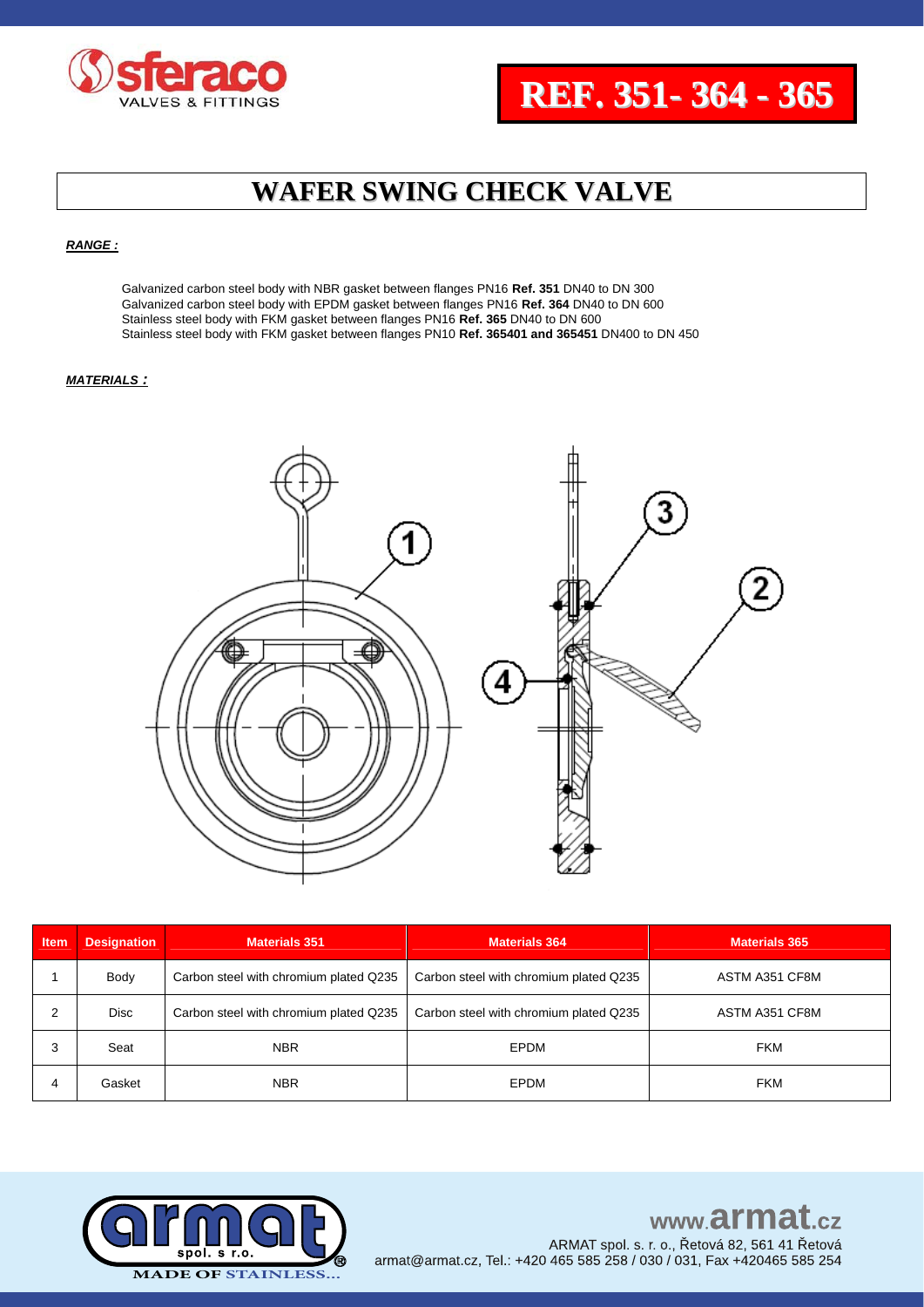



### *SIZE BETWEEN PN16 FLANGES TYPES ( in mm ) :*







| Ref.      | <b>DN</b>        | 40   | 50   | 65    | 80    | 100   | 125   | 150   | 200   | 250   | 300   | 350  | 400 | 450 | 500 | 600 |
|-----------|------------------|------|------|-------|-------|-------|-------|-------|-------|-------|-------|------|-----|-----|-----|-----|
|           | Е                | 14   | 14   | 14    | 14    | 18    | 18    | 20    | 22    | 26    | 32    | 38   | 44  | 50  | 56  | 62  |
|           | Ø De             | 94   | 109  | 129   | 144   | 164   | 194   | 220   | 275   | 331   | 386   | 446  | 497 | 557 | 619 | 736 |
| 351       | ØP               | 22   | 32   | 40    | 54    | 70    | 92    | 112   | 154   | 192   | 227   | 270  | 315 | 358 | 410 | 490 |
|           | Ø d <sub>2</sub> | 73.5 | 84.5 | 104.5 | 112.5 | 140.5 | 164.5 | 193.5 | 249.5 | 295.5 | 314.5 | 387  | 437 | 488 | 536 | 632 |
| 364 / 365 | ØD <sub>2</sub>  | 3.5  | 3.5  | 3.7   | 3.7   | 3.7   | 3.5   | 3.7   | 3.7   | 3.5   | 6     | 8    | 8   | 8   | 8   | 8   |
|           | Ø d1             | 26.5 | 36.5 | 49.5  | 62    | 76.5  | 97.5  | 118.5 | 163.5 | 202.5 | 242   | 285  | 330 | 377 | 428 | 512 |
|           | ØD1              | 2.35 | 2.35 | 2.7   | 2.7   | 3.7   | 3.5   | 3.5   | 3.5   | 3.5   | 6     | 8    | 8   | 8   | 8   | 8   |
| 351 / 364 | Weight (in Kg)   | 0.69 | 0.86 | $1.2$ | 1.49  | 2.42  | 3.29  | 4.72  | 7.92  | 13.73 | 21.04 | 31.5 | 47  | 70  | 96  | 135 |
| 365       | Weight (in Kg)   | 0.68 | 0.9  | 1.27  | 1.53  | 2.47  | 3.42  | 4.8   | 8.7   | 14.03 | 25.1  | 31.5 | 47  | 70  | 96  | 135 |

E



## www.armat.cz

ARMAT spol. s. r. o., Řetová 82, 561 41 Řetová armat@armat.cz, Tel.: +420 465 585 258 / 030 / 031, Fax +420465 585 254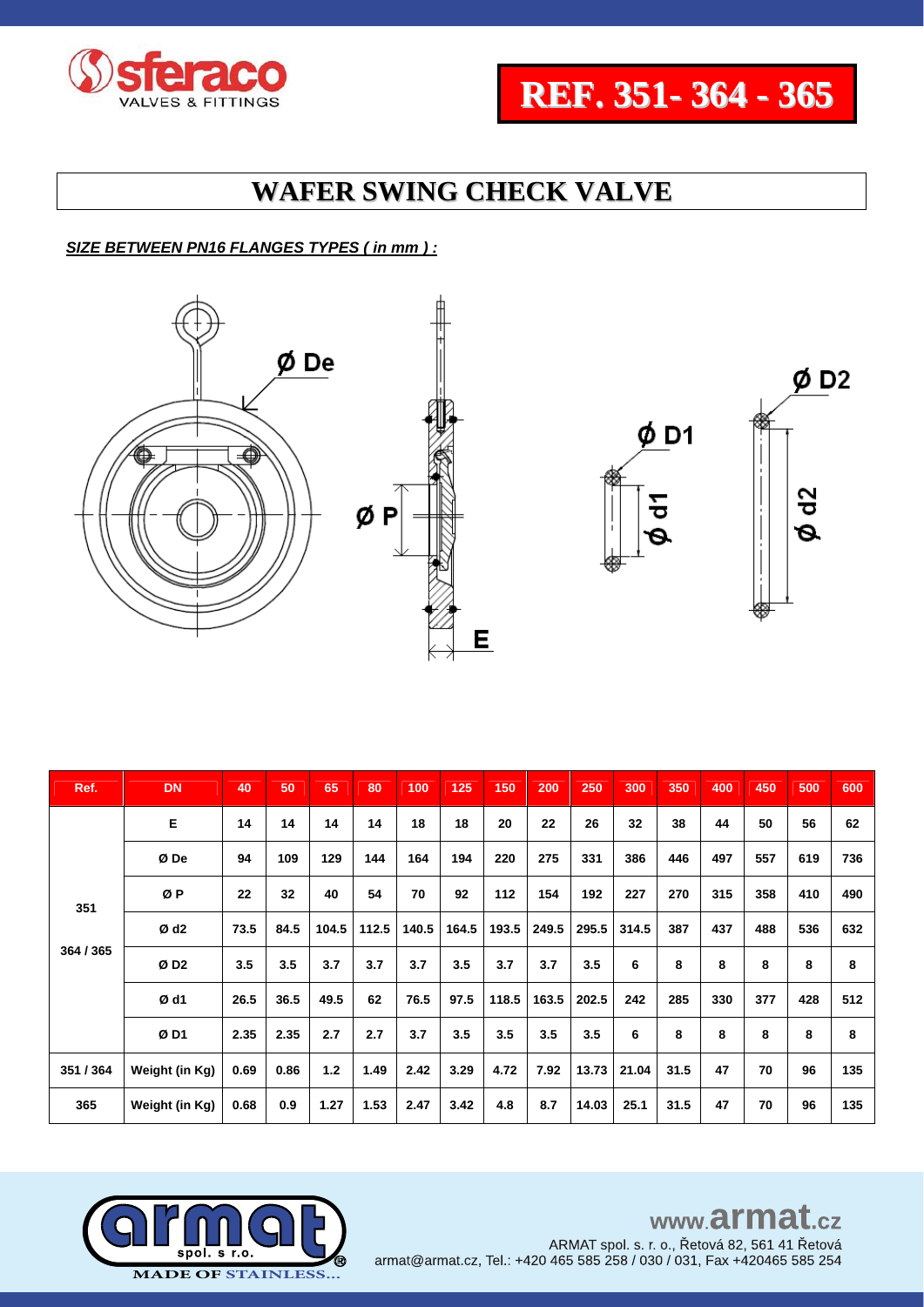



### *SIZE BETWEEN PN10 FLANGES TYPES ( in mm ) :*





| <b>DN</b>      | 400    | 450    |  |  |  |  |
|----------------|--------|--------|--|--|--|--|
| Е              | 44     | 50     |  |  |  |  |
| $\emptyset$ De | 491    | 541    |  |  |  |  |
| ØP             | 315    | 358    |  |  |  |  |
| Ød2            | 437    | 488    |  |  |  |  |
| ØD2            | 8      | 8      |  |  |  |  |
| Ød1            | 330    | 377    |  |  |  |  |
| ØD1            | 8      | 8      |  |  |  |  |
| Weight (in Kg) | 47     | 70     |  |  |  |  |
| Ref.           | 365401 | 365451 |  |  |  |  |

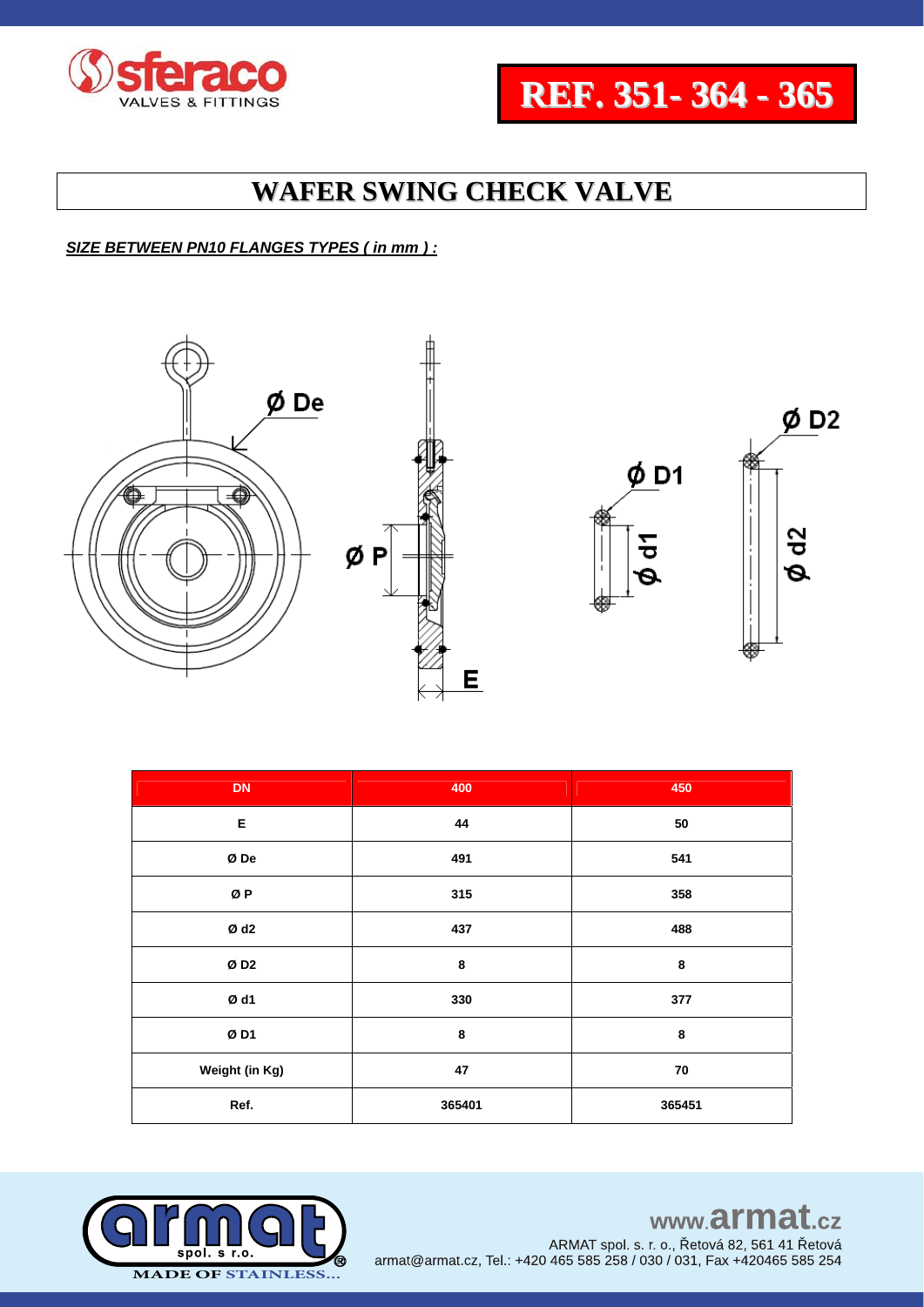



#### *STANDARDS :*

Fabrication according to ISO 9001: 2008 Designing according to API 594 Pressure tests according to API 598, table 6 DIRECTIVE 97/23/CE : Products excluded ( article 1, § 3-2 ) Length according to EN 558 series 97 (NF 29377) Between flanges according to EN 1092-1 PN10/16

#### *INSTALLATION POSITIONS :*

**Vertical position (ascendant fluid ) Horizontal position Horizontal position** 





**ADVICE :** Our opinion and our advice are not guaranteed and SFERACO shall not be liable for the consequences of damages. The customer must check the right choice of the products with the real service conditions.



#### www.armat  $c\overline{z}$ ARMAT spol. s. r. o., Řetová 82, 561 41 Řetová

armat@armat.cz, Tel.: +420 465 585 258 / 030 / 031, Fax +420465 585 254